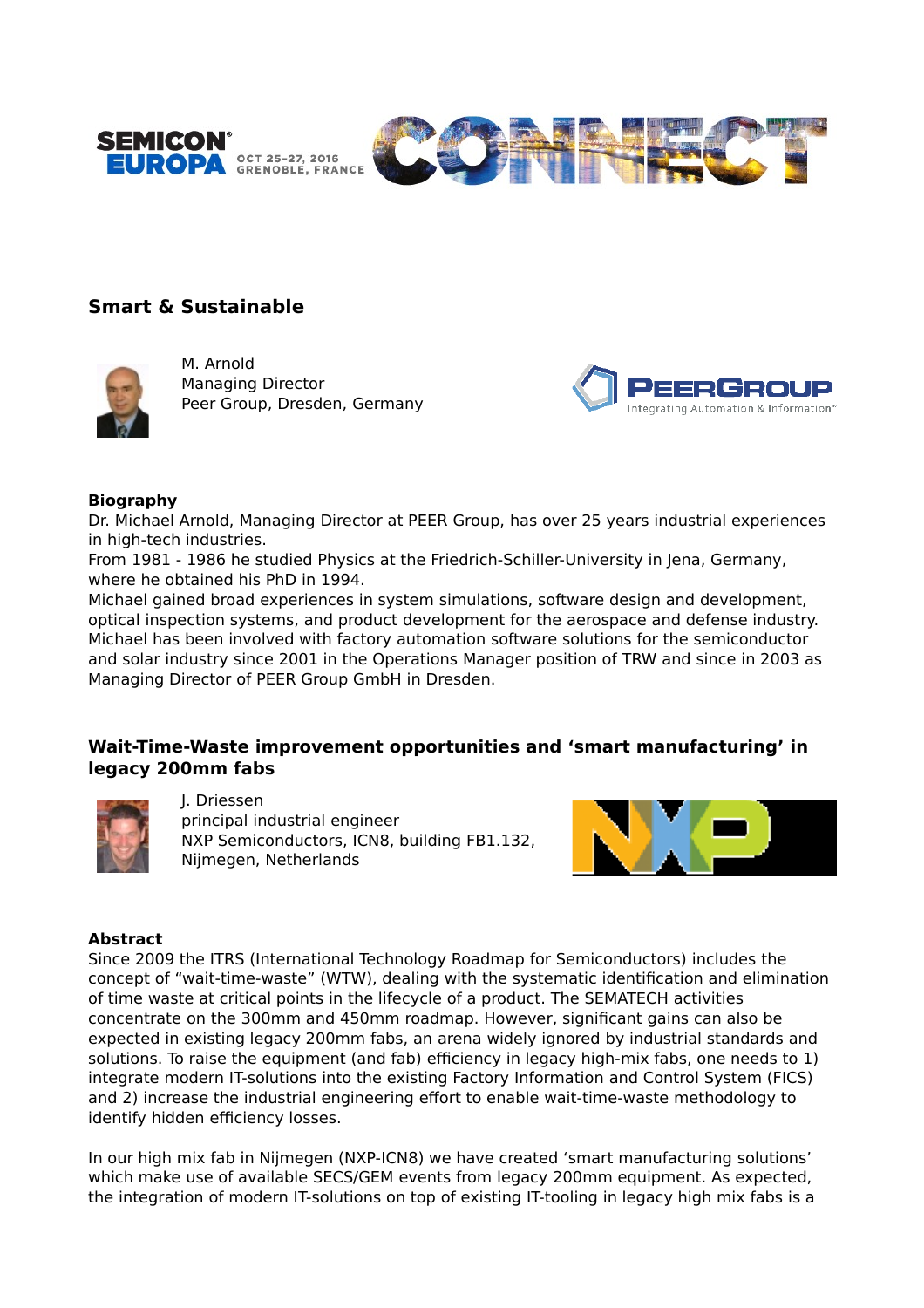daunting task but not impossible. Additional tweaking and tuning is required to make the 'smart solutions' compatible with current way-of-working (partial implementation, island solutions, self-made elements)

The lack of standards to measure time with 200mm SECS/GEM events requires extra resources to configure the data-collection and determine the effective analytical model(s). A raised level of manufacturing science (high-mix compatible) and a robust data-collection (synchronization, detection missed events) are essential for a successful implementation and acceptance by the end-user. The intensive collaboration through INTEGRATE provided many examples (different tool-sets, issues with hardware/software versions) which lowered the threshold for 'copy-paste' actions. The results demonstrate that significant gains can be expected by developing 'smart solutions' and integrating them into the IT-architecture of existing semiconductor fabs.

### **Biografie**

Jan Driessen received his Ph.D. in Physics from Eindhoven University of Technology in 1989, The Netherlands. From 1990-1996 he continued fundamental research at various scientific institutes in the USA and NL. Since 1997 he works in industry. During 4 years in Display Manufacturing (many visits for Display fabs in Asia) he learned to appreciate the importance of industrial engineering (data-collection, problem-solving, creating enablers for efficiency improvement). Since 2000 he works at NXP Semiconductors, where he initiated successfully with IT-colleagues various data-collection programs (APC, OEE & wait-time-waste). In his current role as principal industrial engineer he is responsible for driving the equipment efficiency improvement program at NXP-ICN8. Since 2012 he has presented and published this efficiency improvement activity at various conferences (APCM, ASMC) and papers (IEEE proceedings).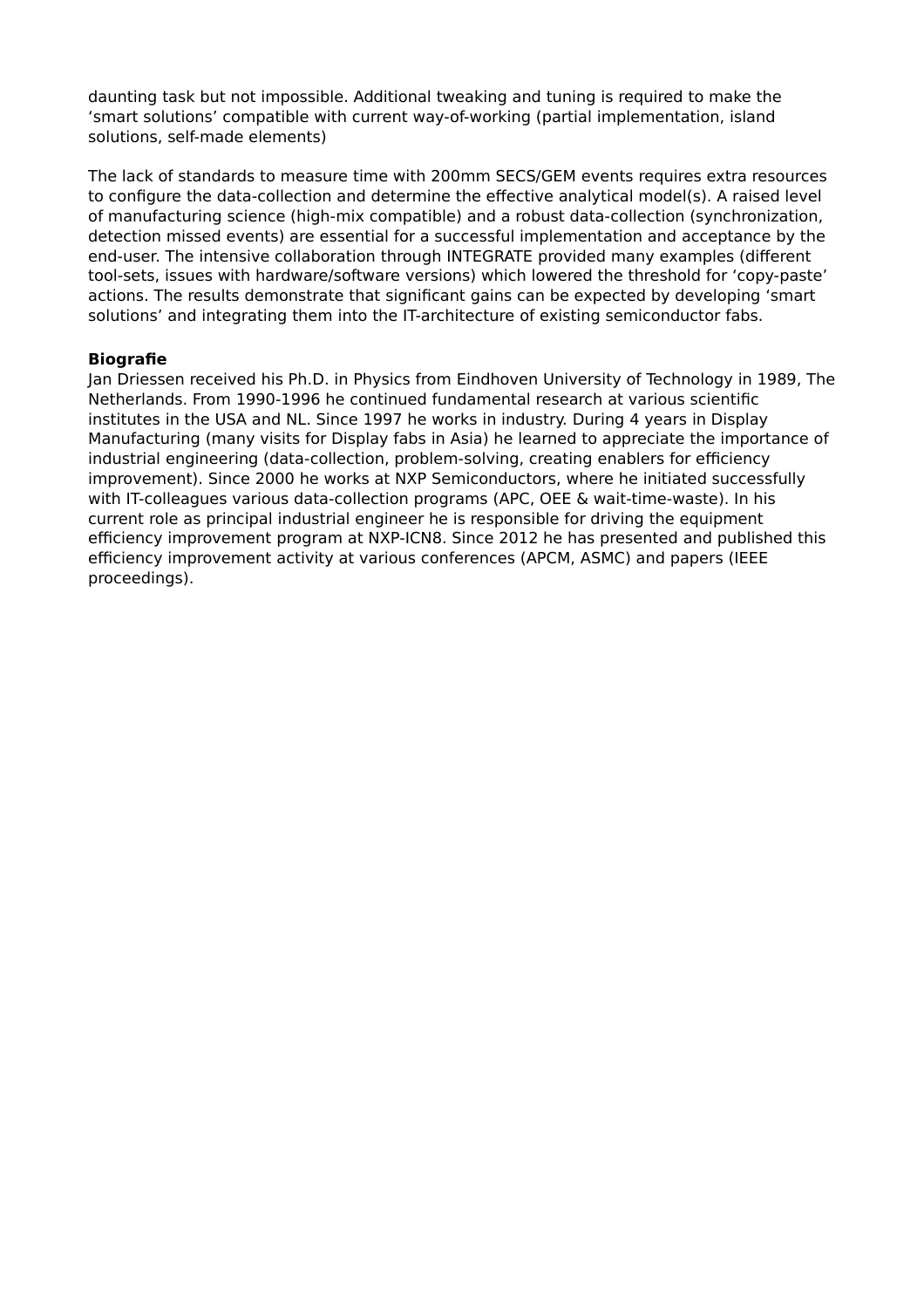# **Semiconductor manufacturing vs. Industry 4.0: Is the glass half-full or halfempty?**



P. Vialletelle Senior Member of Technical Staff STMicroelectronics, Front End Technology & Manufacturing, Crolles, France



### **Abstract**

The opportunities identified for European leadership in the electronics industry (i.e. Smart Mobility, Smart Society, Smart Energy, Smart Health and Smart Production) typically address markets where volumes will range from several thousands to several millions of pieces with heavy customized products for each targeted application. Mass customization and flexibility thus represent the keys to the future of Semiconductor Manufacturing in Europe and companies will have to adapt their organizations, structures and systems to this new speed of market changes.

One of the main challenges there is that due to their size and history, European Fabs face problems and complexity that higher volume facilities largely ignore, even when in high mix, thanks to scaling. This means that standard, off the shelf, solutions do not exist and that existing solutions have to be so heavily customized that there cost of deployment is very often overwhelming. That's where the development of "Industrie 4.0" should be an opportunity. As most semiconductor fabs have already deployed state-of-the-art solutions in terms of Manufacturing Execution System, Automation, Advanced Process Control, etc. they experience today "second stage challenges", i.e. those linked to interoperability, complex decision making, advanced diagnostic or global optimization.

Various industrial use cases from STMicroelectronics Crolles300 wafer fab will be presented to illustrate both visions of the current status of European semiconductor manufacturing and evidence the interest of collaborative projects hence the need for developing a "Manufacturing Science" framework to propose standard interfaces, services and smart solutions easily adaptable to other industries.

# **Biografie**

Philippe Vialletelle is Senior Member of Technical Staff at STMicroelectronics Crolles, France. After receiving an Engineering degree in Physics from the Institut National des Sciences Appliquees in 1989, he entered the semiconductor industry by working on ESD and physical characterization. His next experience was in Metrology before enlarging his scope of activities to Process Control. He finally integrated the Factory Integration world, through Industrial Engineering and is now responsible for the definition of advanced methodologies and tools for the Crolles 300mm production line. Expert in Manufacturing Sciences for Process and Production Control, he is now in charge of driving collaborative projects at European level. His email address is philippe.vialletelle@st.com.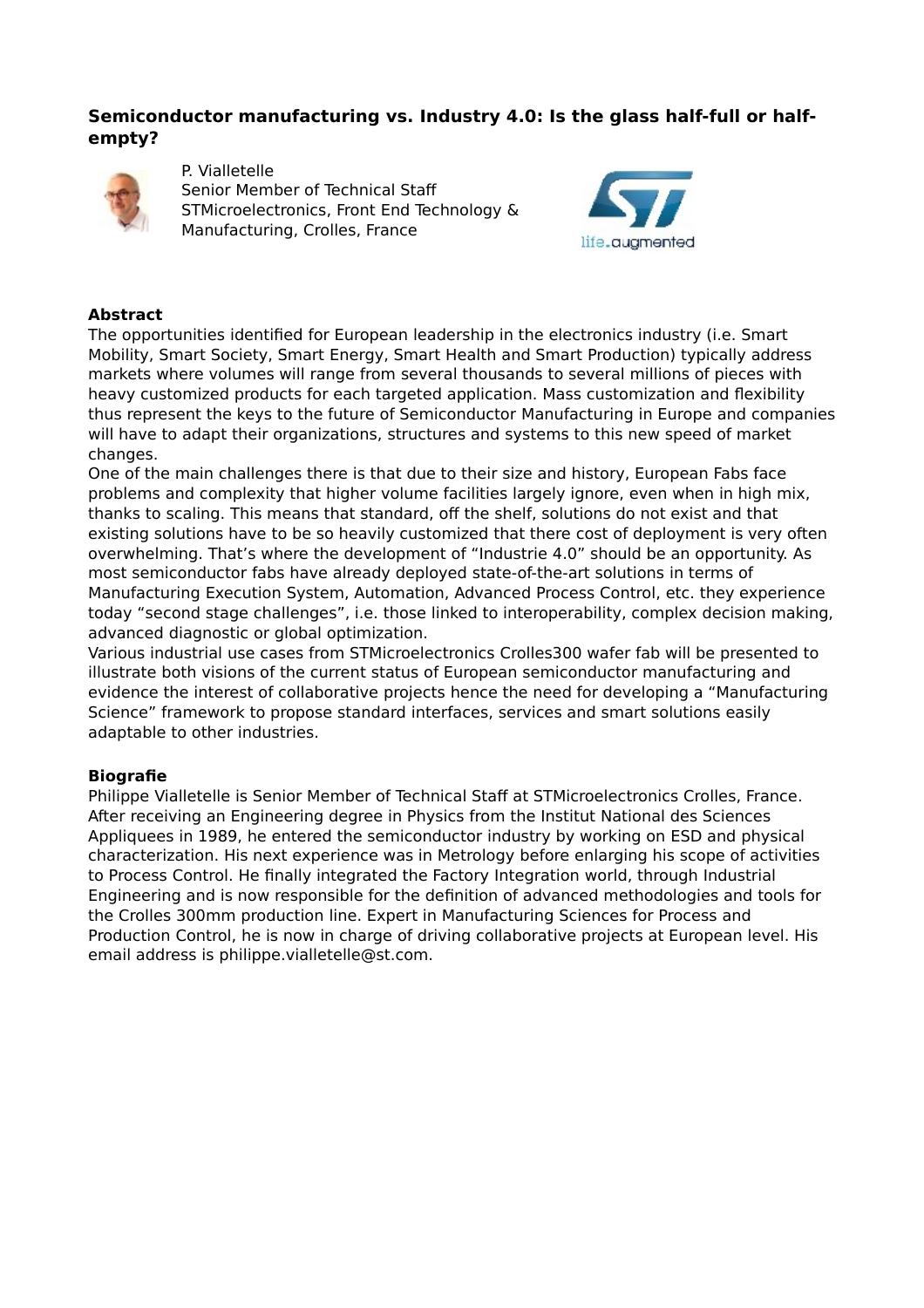# **i4.0 - semiconductor and "traditional" industry on a similar track**



T. Schuler senior expert Robert Bosch GmbH, G3/PJ-CI2, Stuttgart, Germany



#### **Abstract**

As the methods and technologies of manufacturing are getting more complex, less transparent and closer to the edge of feasibility, the "traditional" industry is facing similar challenges as the semiconductor industry. Therefore tools like MES, material tracking (e.g. with RFID) and other enablers of connectivity become more important and widespread in the industry. The presentation will show the Bosch-strategy on i4.0 with examples of mass production as well as manufacturing of very diverse products in small quantities. Furthermore the dual strategy of Bosch as a lead operator and a lead provider will be highlighted.

#### **Biografie**

Thomas Schuler is senior expert at the "innovation cluster connected industry" at Bosch in Stuttgart. After recieving a doctorate degree in Physics from University of Stuttgart in 1998 he started his industrial career at the Bosch semiconductor production in Reutlingen (Germany). After several positions he was in charge of automation projects in the 200mm-wafer-fab which started production in 2010. After 6 years dealing with automation and connectivity in the semiconductor production he joined the "innovation cluster connected industry" in 2015.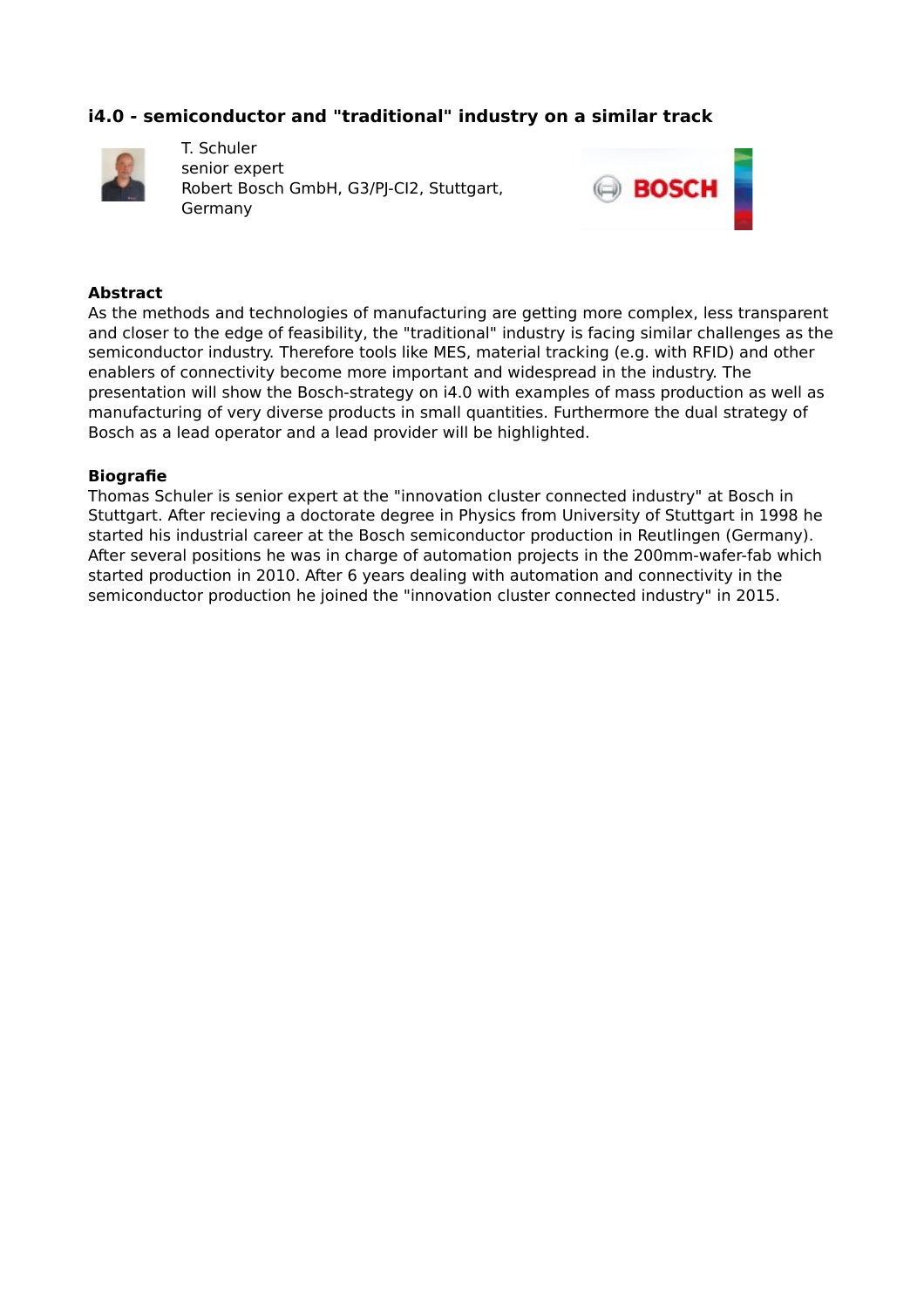# **Performance Improvement of Existing Automated Material Handling Systems by Control Optimization**



#### C. Hammel

Head of Applications in Semiconductor Industry Technische Universität Dresden, Chair of Logistics Engineering, Dresden, Germany



### **Abstract**

Existing AMHSs are facing ever rising requirements through higher flexibility demands, smaller lot sizes in production, etc. This paper focusses on the subsequent challenges for AMHS and presents approaches developed in close cooperation between GLOBALFOUNDRIES Dresden and Technische Universität Dresden improving overall performance by optimizing different areas of AMHS control:

As routing in these systems is mostly conducted based on some sort of shortest paths, adjusting the length parameters (or link weights) is an intuitive approach for manipulating traffic flows. A systematic approach balancing traffic in a large overhead hoisting transport network is presented. Its performance is demonstrated in an application where it was able to provide an increase in maximum throughput of 20% without negative impact to delivery times. Additionally, the fact that transport systems may be a bottleneck in production has to be accepted. Therefore, their limitations have to be incorporated into scheduling / dispatching. One such approach is presented especially suitable to limit the number of transports through bottlenecks linking definable production areas like bridges between different buildings or lifts between different levels. In a use case this method has proven success by decreasing transport load through such bottlenecks by up to 28%, again without negative impact to production. Finally a potential combination of different approaches will be sketched providing the ability to further improve system performance and to empower the system to handle new demands with little or no hardware manipulations.

Jointly presented by Christian Hammel (Technische Universität Dresden) and Jörg Lübke (GLOBALFOUNDRIES Dresden)

### **Biografie**

Christian Hammel is a member of the scientific staff and head of applications in semiconductor industry at the Chair of Logistics Engineering at Technische Universität Dresden. Having received his Diploma (similar to M.S. degree) in Applied Mathematics (Technomathematik) in 2007 from Technische Universität Dresden he worked on various semiconductor projects since 2010 (both industrial and research) regarding analysis, simulation and optimization of AMHS control and related areas. His research interests include the application of analytical methods to optimize existing AMHS as well as to support the design phase.

Jörg Lübke is Senior Member of Technical Staff with GLOBALFOUNDRIES in Dresden and responsible for the AMHS Control Systems at the Dresden site. He holds a degree as Diplomingenieur for Electrical Engineering from the Technische Universität Dresden with a major in Automation and Control. He joined AMD in 1998 for the startup of AMD's first Fab in Europe in Dresden. He worked ever since in the Factory Automation department responsible for the AMHS Control Software from requirements definition, supplier selection to implementation and deployment of AMHS software as well as day-to-day operation and continuous improvement. From September 2011 to December 2013 he was with GLOBALFOUNDRIES' Fab 8 startup team in Malta, NY to support the implementation and ramp of the Automated Material Handling System in Fab 8.

> B. Capraro Research Manager, Silicon Technology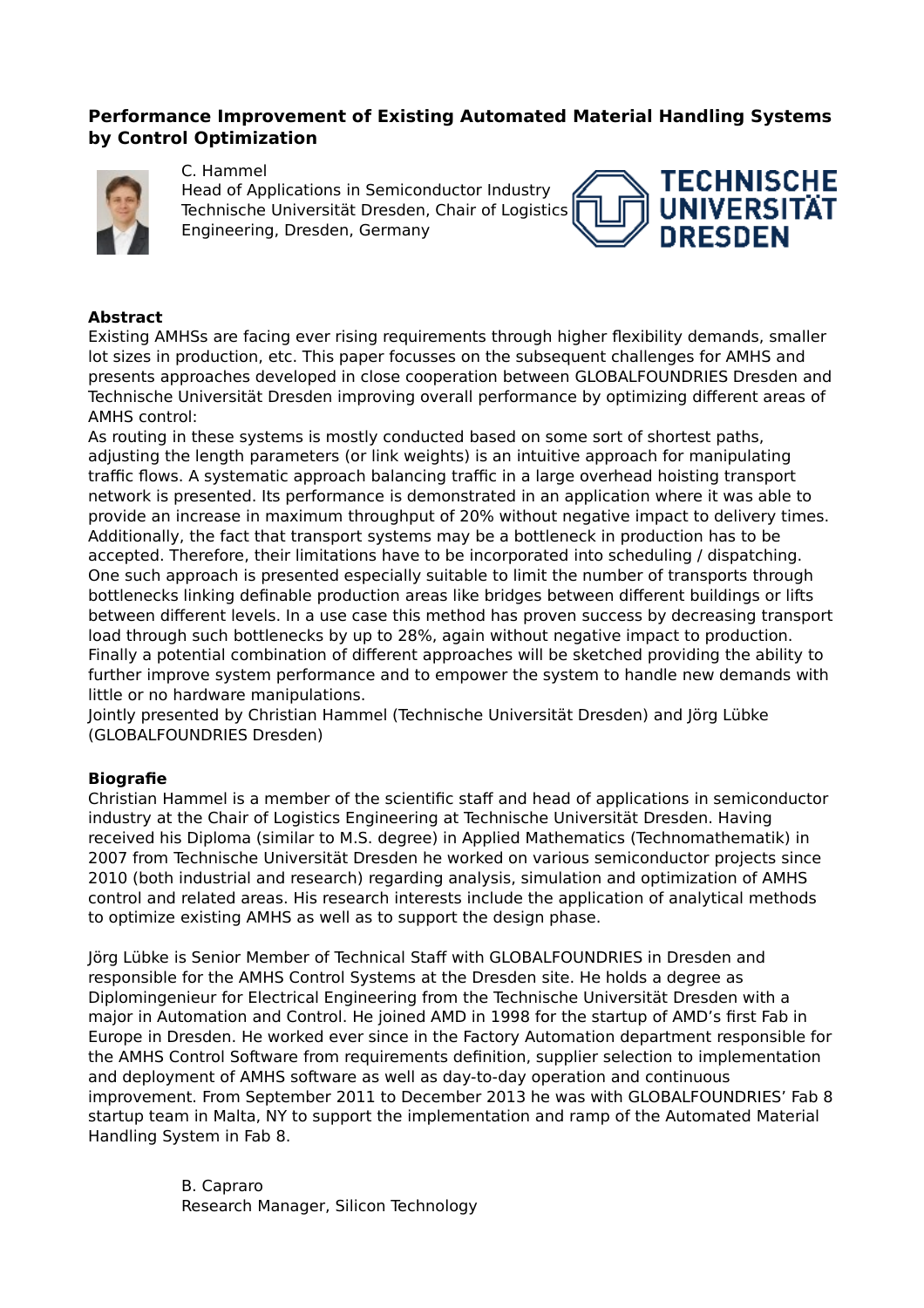

Intel Research and Development Ireland Ltd, F24 Research, Leixlip, Ireland



### **Biography**

Bernie Capraro graduated with a Masters Degree in Engineering with distinction from Newcastle upon Tyne Polytechnic in 1990. Bernie has worked in the semiconductor industry since 1987. He worked in Telefunken in Germany developing a liquid phase epitaxial growth process for GaAs based laser diodes. With Northern Telecom (Nortel), Bernie worked on the development, transfer and sustaining of numerous process technologies to manufacture stateof-the-art laser diodes and photo detectors based on GaAs and InP. In 1994, Bernie became a Customer Engineer for Applied Materials (AMAT), supporting AMAT toolsets (metal etch) located in various Customer fabs in Northern Europe. In 1995, Bernie moved from AMAT to Newport Wafer Fab (NWL) in Wales, where he became a Shift Engineer supporting all areas of the fabrication process. In 1997, Bernie moved to Intel Ireland and became the metal etch tool owner. Since that time, Bernie has held many roles within Process Engineering including Chemical Mechanical Polish (CMP) Equipment Engineer, Fab24 Non Copper and Copper CMP Process Engineering Group Leader. In January 2006, Bernie transitioned to a new Project Management role supporting EU collaborative Research, specifically in the Nanotechnology field. In this role, Bernie successfully developed and managed more than 20 collaborative projects in the region involving many partners from Research Centres, Academia and Industry. Since 2015, Bernie has been the Research Manager at Intel Research and Development Ireland responsible for all silicon nanotechnology research involving Intel in Ireland, helping to deliver potential solutions to Intel for materials, devices, equipment and processing techniques required for the future technology nodes.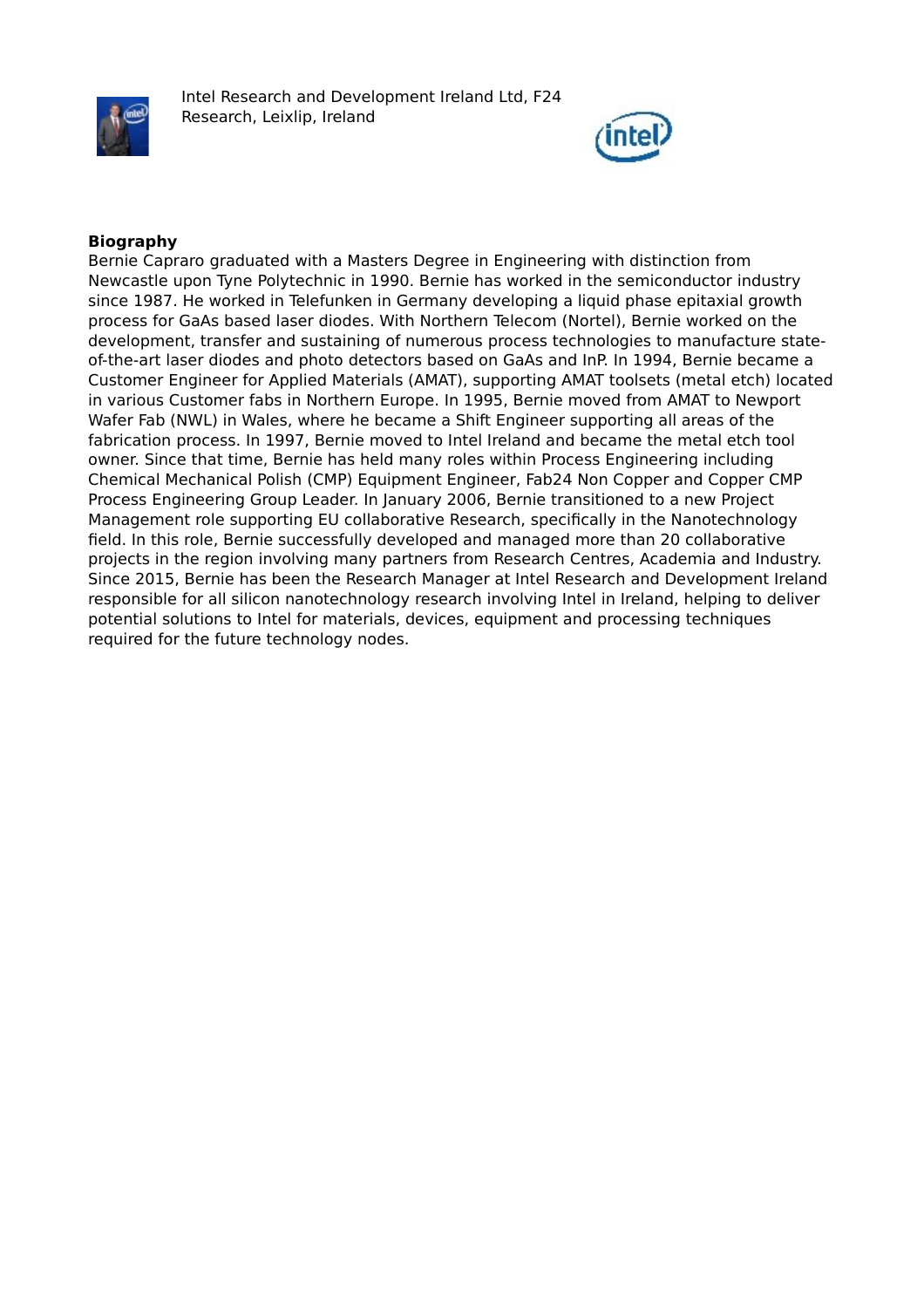# **Navigating the Regulatory Landscape: towards Compliance and Environmental Sustainability**



O. Georgoutsakou Director Public Policy for Europe SEMI, Brussels, Belgium



#### **Abstract**

Sustainability not only makes business sense, it is also often a legal obligation. Companies wishing to do business on different markets need to navigate the local and international regulatory environment and make sure they are working with their upstream supply chains and their customers to comply with the law.

This presentation will provide an overview of the EU regulatory environment, looking at the laws that companies from across the supply chain (from materials to manufacturing equipment and device manufacturers) must comply with when manufacturing in Europe or placing their products on the EU market. Issues addressed include REACH, RoHS, Ecodesign, Machinery Directive, F-Gas regulation, the EU Circular Economy policy package and how SEMI is voicing the industry's views and helping members comply.

### **Biografie**

Rania (Ourania) Georgoutsakou is Director of Public Policy for Europe with SEMI, the global industry association representing the manufacturing supply chain for the semiconductor and related industries. Her role is to support SEMI's global membership in evaluating and complying with European policies and legislation and to liaise with decision-makers to promote Europe's global competitiveness. Rania's areas of activity include EU institutional law, innovation, regional policy, health and social policy, Environment Health & Safety and EU market access rules.

She was previously Director for Lobbying and Thematic Coordination for the Assembly of European Regions, the largest European network of regional politicians, where for over 10 years she led the AER's work on the European Lisbon Treaty, health and social policy and einnovation.

Rania holds a LL.M in European Law and a MSc.Econ in European policy making. She lives with her family in Brussels.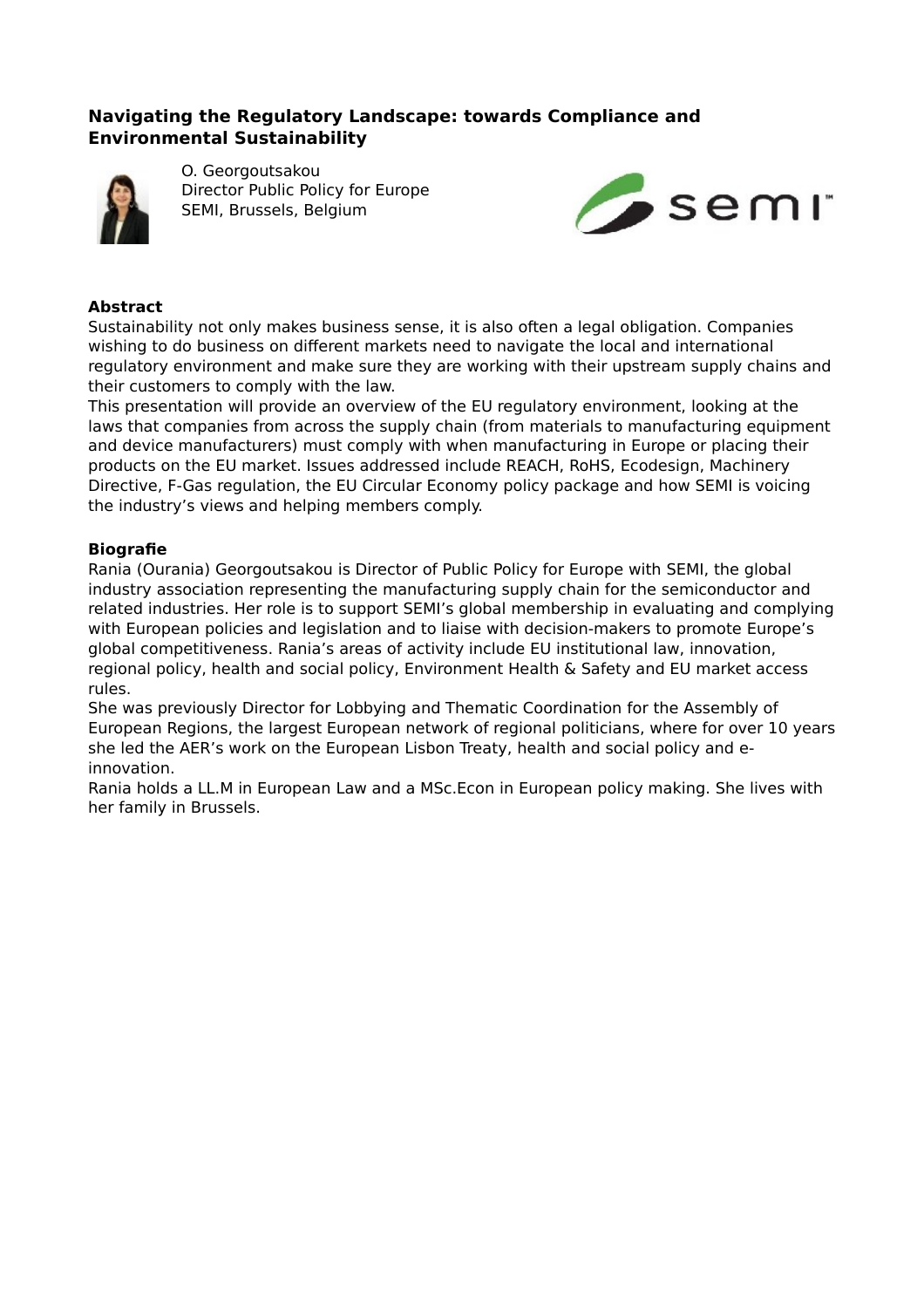# **Smart Sustainability**



C. Pophal Senior Director Infineon Technologies, Munich, Germany



### **Abstract**

At Infineon we see the objective of sustainability as leaving future generations a world worth living in – a truly great responsibility. Similar to achieving of economic targets, sustainability is absolutely key to the way we operate.

Our products and innovations enable savings of approximately 36.5 million tons of CO2 emissions during their useful lives in end-user products – a net reduction of approximately 35 million tons more than the CO2 emissions generated during the manufacture of those products. We offer products that make our lives easier, safer and greener.

This goes hand in hand with optimizing our own ecologic footprint. Under the umbrella of our global Energy Efficiency Program we continuously assess energy efficiency potentials under ecologic and economic considerations. In 2015 we have implemented measures that saved an annual volume of 14.31 gigawatt hours of electricity and district heating at our frontend sites. In recognition of our achievements, in 2015 we were listed in the prestigious Dow Jones Sustainability Index for the sixth year in succession and, for the first time, we were the only European semiconductor manufacturer to be listed in the Dow Jones Sustainability™ World Index.

The ongoing identification and realization of further potentials for resource conservation in manufacturing requires new and innovative concepts towards smartification. Innovative approaches – such as big data analysis and industry 4.0 concepts – provide new opportunities. The initial results we gained from those approaches are very promising.

### **Biografie**

Professional Career

Since 2004 Infineon Technologies AG, Munich

Current Position Senior Director Business Continuity

Global Head of Sustainability and Business Continuity Planning

- Energy Management
- Corporate Social Responsibility and Sustainability
- Environmental Protection and Technical Safety
- Business Continuity Planning

Member of the Board Committee for Energy Efficiency, Climate Protection and Environmental Protection of the German Electrical and Electronics Industry Association (ZVEI)

Member of the Committee Environment, Technology and Sustainability of the German Industry Association (BDI)

1999 – 2004 German Electrical and Electronics Industry Association (ZVEI)

1998-1999 Institute for Mikrotechnologie Mainz (IMM)

1998 PhD. in Material Science at the Technical University Darmstadt and the Sophia Universität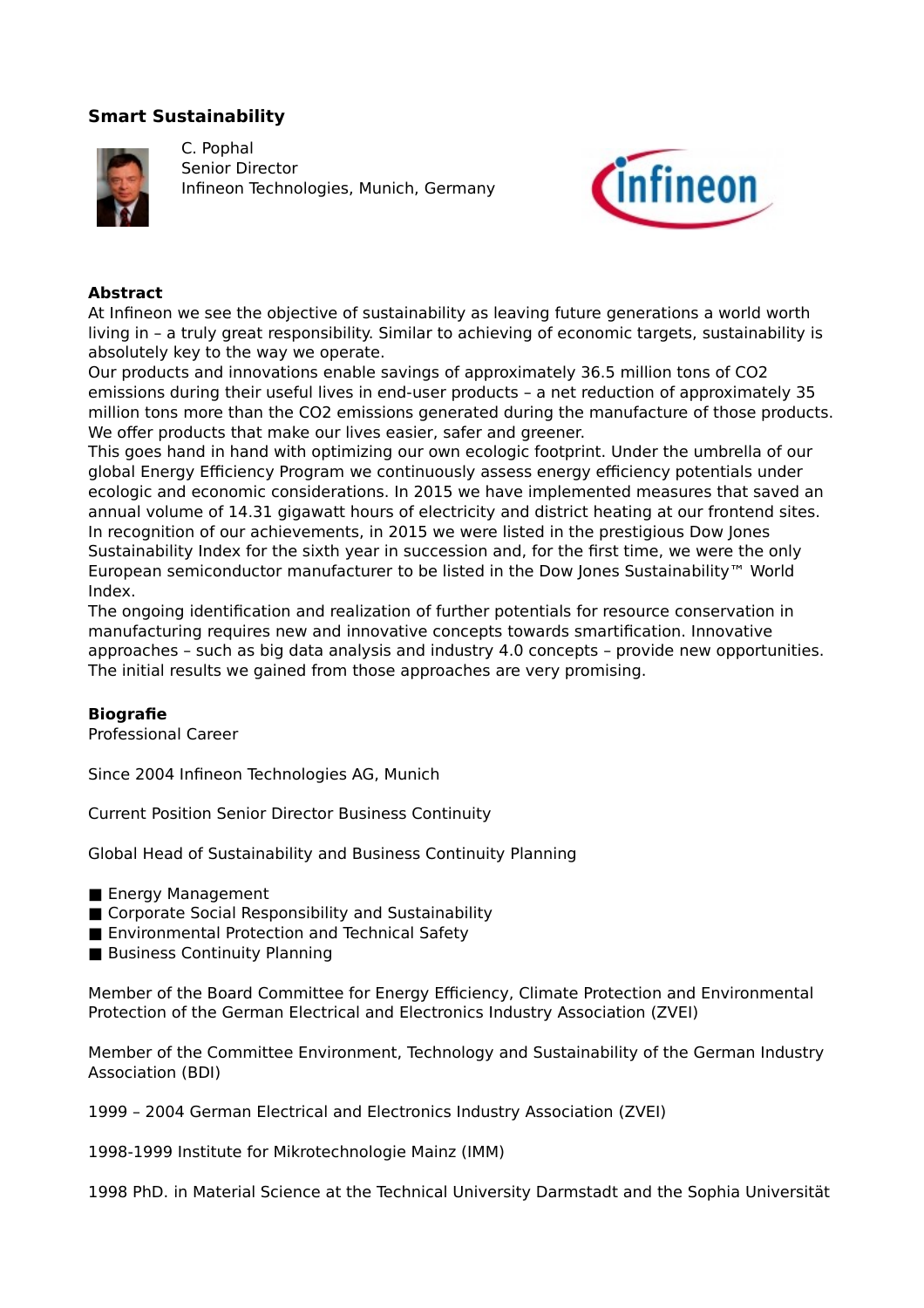Tokio, Japan

1994-1998 Studies of Chemistry at the Technical University Darmstadt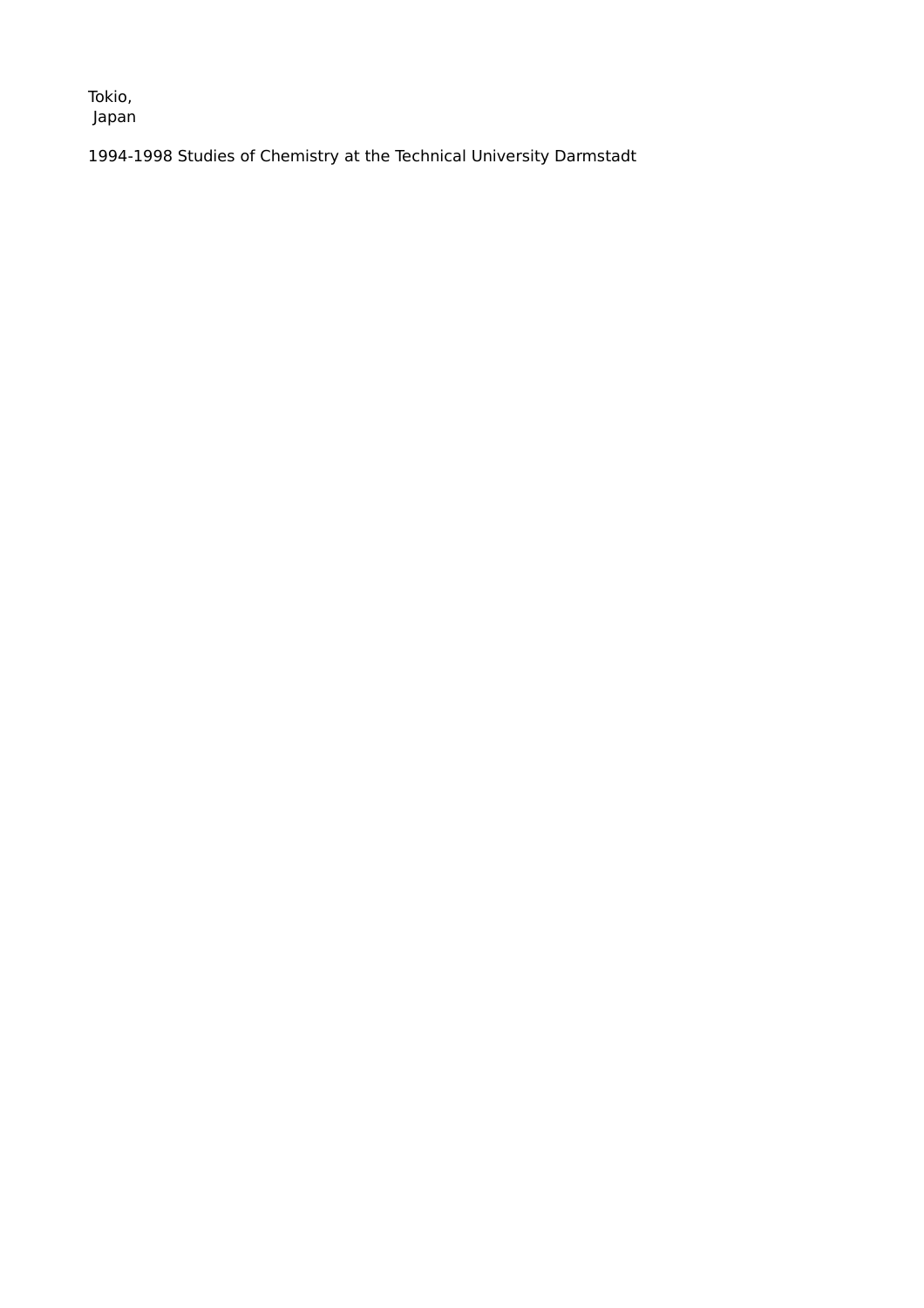### **Waste gas treatment for dry etch processes: reduction of the environmental impact**



A. Frenzel Innovation Manager DAS Environmental Expert GmbH, Dresden, Germany



### **Abstract**

An important aspect of the environmental impact of semiconductor manufacturing, and especially of photovoltaic solar cell manufacturing, are global warming related emissions. These consist of gases directly emitted from the production process and CO2-equivalent energy consumption. Commonly used gases for dry etching, such as SF6 or NF3, have a high global warming potential and require abatement technology. This itself consumes energy and produces waste water that again needs to be treated. For specific processes elemental fluorine has been suggested as an environmentally friendly alternative because of its zero global warming potential. We investigated the feasibility and energy saving potential of wet scrubbers for the treatment of F2-containing waste gases.

### **Biografie**

Dr. Andreas Frenzel Innovation Manager, Business Unit Gas Treatment

Since October 1999 Dr Andreas Frenzel has been employed by DAS Environmental Expert in a variety of positions including Director of Product Development. He is now holding the position of Innovation Manager evaluating future market developments. Alongside his professional commitment, he graduated as Master of Business Administration at the Donau-University Krems/Austria In 2011.

Previously he worked as a Postdoc at the Université des Sciences et Technologies de Lille/France and the National Institute of Resources and Environment in Tsukuba/Japan. He completed his Doctorate in Natural Sciences in 1997 at the University of Hannover and a diploma degree in Physics at the University of Heidelberg in 1993.